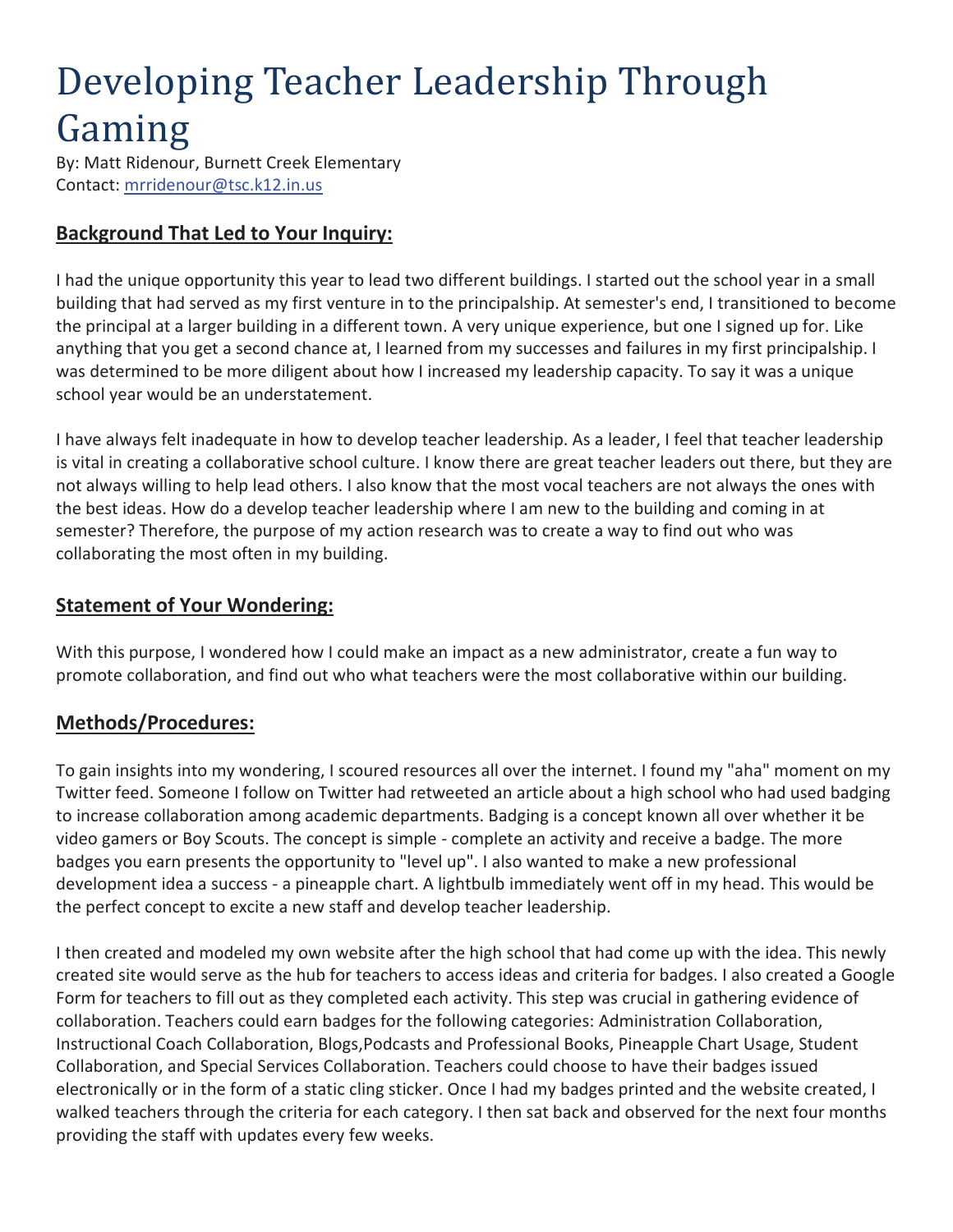I collected data from the beginning of January until the beginning of May. Every time that a teacher turned in a reflection via the Google Form I received an email. I would then edit the website to let teachers know how many badges were awarded for each category. I would also be able to convert all of the Google Form reflections on to a spreadsheet. This was very helpful in allowing me to document who was collaborating frequently and the quality of the reflection. The Google Form also gave me an indication as to what badge categories teachers were frequenting the most/least. This was an unexpected positive as it gave me a direction in how to modify the website for future years.

#### **Stating Your Learning and Supporting it with Data:**

As a result of analyzing my data I learned who the most collaborative teachers are in my building or better yet, the ones who are the most willing to collaborate. I also learned what areas of collaboration are successes in my building and what areas need improvement. One of the best takeaways from my data was that teachers are incredibly hungry for new ideas and ways to improve. I emphasized over and over to my staff that the best professional development is right under our own roof.

Over 260 badges of collaboration were turned in by my staff from January to May. I was simply blown away by the enthusiasm. I had one teacher who had earned over 40 badges from a broad range of categories. I also had several teachers who earned over 20. As an administrator, I feel confident going to these teachers for thoughts and ideas because they have a great picture of the real positives/challenges of our building.

I also found out that some badge categories were overwhelmingly more popular than others. Thirty eight percent of the total badges turned in were reflections regarding Blogs, Professional Books, and Podcasts. Some of that I attribute to the ease and comfort in completing those tasks on the teachers' own time. One thing that I look to improve upon is the use of our school's pineapple chart. This was the category that had the least participation, but was perhaps the most worthwhile venture in my opinion. Only ten badges were documented for the pineapple chart.

A pineapple chart is a very simple idea. A pineapple is a universal sign of welcome. Teachers are encouraged to place an activity that they are conducting in the classroom on the chart. Once an activity is placed on the chart, a teacher is essentially welcoming other teachers to come observe that lesson. Some of the feedback I got from teachers was that they wanted to take more time to put their lessons on the chart.

### **Providing Concluding Thoughts:**

The action research journey for me was a great one for a couple of reasons. I changed buildings mid-year, so I was able to create a non-intrusive, organic way of promoting collaboration through my project. I was also able to identify the most collaborative teachers in my new building. Being an administrator in a new building often brings about vocal teachers quickly looking to make you aware of the changes they would like to see. These changes are often for their own personal benefit and not the building's.

I have also learned that you can develop a leadership team through teacher actions. Teachers can prove that they are leaders - you just have to know how to have them prove that they are worthy. I felt like my project was a step towards accomplishing that task. I had an experience, as a teacher, where the principal hand picked his leadership team and his selections divided the staff. I never forgot that feeling as a teacher. As an administrator I was bound and determined to not make that mistake.